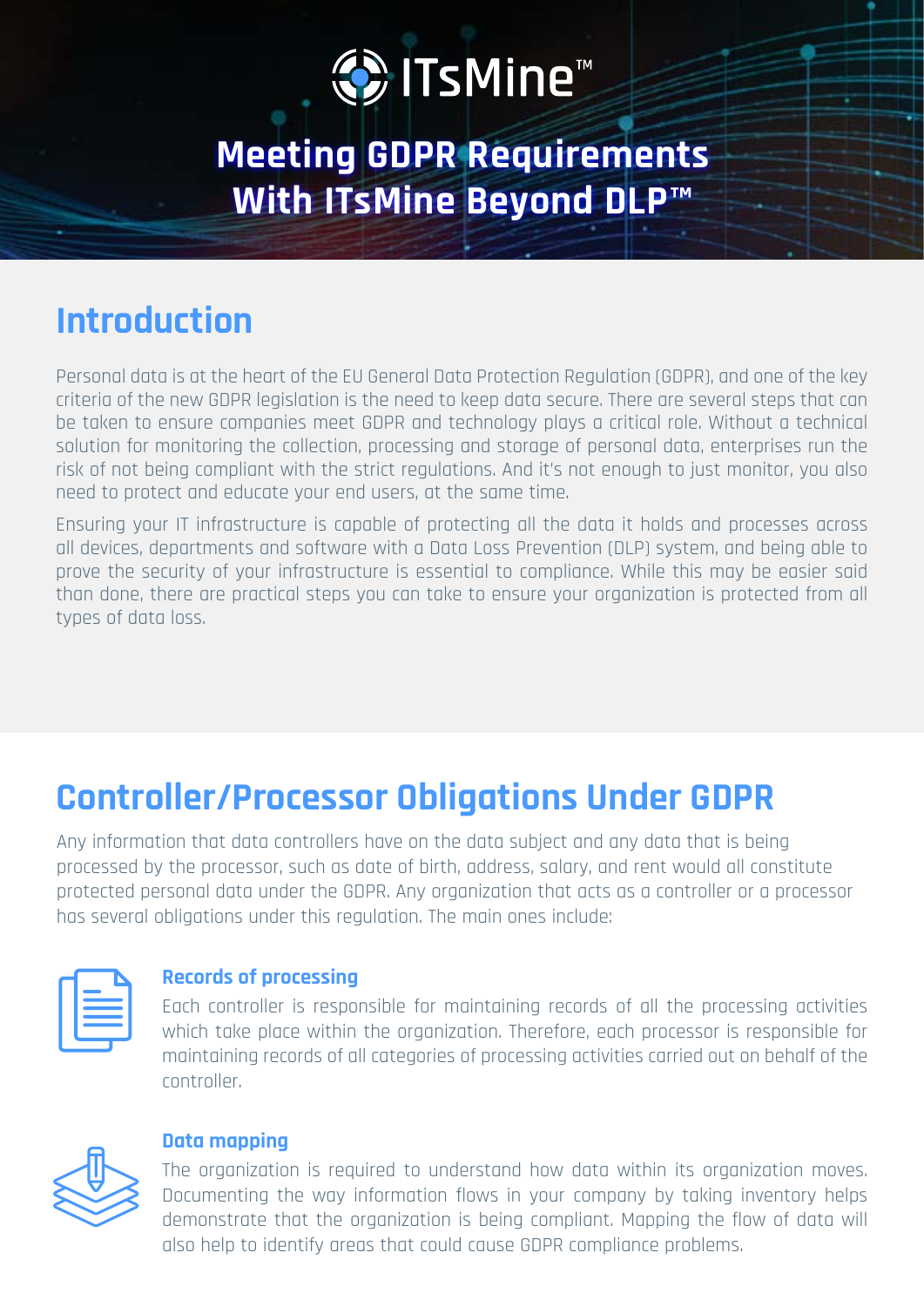

#### **Data** accuracy

Organizations should take all reasonable steps to ensure the personal data that they hold is not incorrect or misleading. Organizations must carefully consider any challenges to the accuracy of personal data.



#### **Tracking personal data**

Since personal data usually resides in many different applications or services, servers, cloud or data centers, the organization is required to be able to access, report and remove personal information from all systems when required by consumers or requiators. To comply with GDPR requirements, you must be able to track the movement, or lineage, of  $\alpha$  contact's personal data – where it was first acquired, whether consent was obtained, where it moved over time, where it resides in each of your systems, and how it gets used. The connections among those systems and silos are key to tracking the complex path that personal data takes through your enterprise.



#### **Security**

Organizations must have appropriate security in place to prevent the personal data they hold from accidentally or deliberately being compromised. The organization needs to consider the security principle alongside Article 32 of the GDPR, which provides more specifics on the security of its processing: "Taking into account the state of the art, the costs of implementation and the nature, scope, context and purposes of processing as well as the risk of varying likelihood and severity for the rights and freedoms of natural persons, the controller and the processor shall implement appropriate technical and organizational measures to ensure a level of security appropriate to the risk".



#### **management Risk**

Article 32 requires that measures implemented ensure a level of security appropriate to the risk. Risk-based security ensures that priorities are established and decisions are made through a process of evaluating data sensitivity, system vulnerability and the likelihood of threats. This is a key component of knowing your current state and is essential for building an appropriate GDPR compliant program.



#### **Personal data breach**

The GDPR requires all organizations report certain types of personal data breaches to the relevant supervisory authority. Organizations must do this within 72 hours of becoming aware of the breach, where feasible. If the breach is likely to result in a high risk of adversely affecting individuals' rights and freedoms, you must also inform those individuals without delay. Also, the organization should ensure that it has robust breach detection, investigation and internal reporting procedures in place. This will facilitate decision making about whether or not they need to notify the relevant supervisory authority and the affected individuals. On top of it all, the organization must also keep a record of any personal data breaches, regardless of whether it is reguired to notify those involved or not.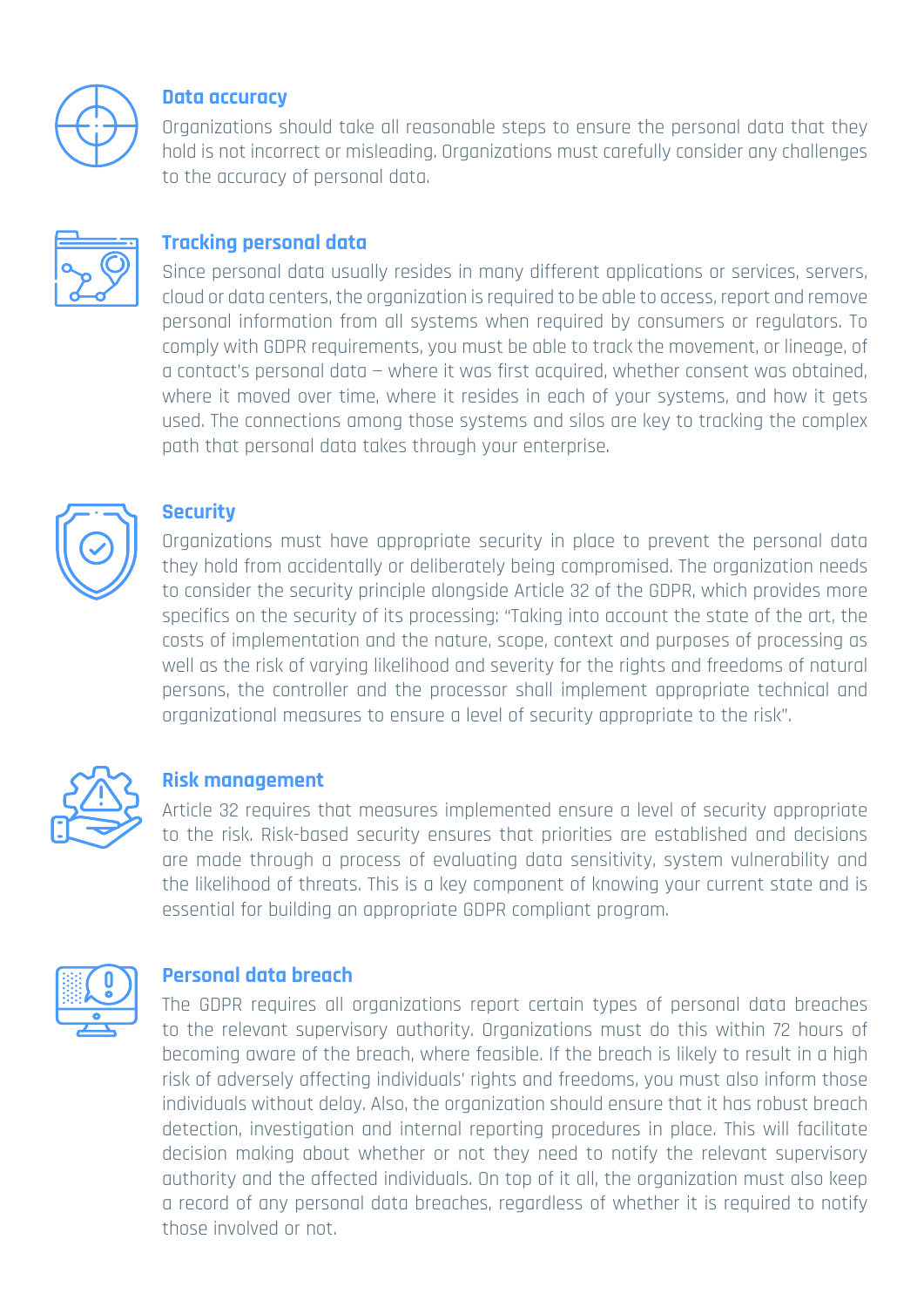### **Data Loss Prevention**

Looking at the security and data breach report obligations results in two main takeaways :

The GDPR does not define the security measures that should be implemented. It requires having a level of security that is "appropriate" to the risks presented by processing data. There is a need to consider this in relation to the state-of-the-art and costs of implementation, as well as the nature, scope, context and purpose of your processing.

A personal data breach means a breach of security leading to the accidental or unlawful destruction, loss, alteration, unauthorized disclosure of, or access to, personal data. This includes breaches that gre the result of both accidental and deliberate causes. It also means that a breach is more than just about losing personal data.

A personal data breach can be broadly defined as a security incident that has affected the confidentiality, integrity or availability of personal data. In short, a personal data breach is whenever any personal data is lost, destroyed, corrupted or disclosed; if someone accesses the data or passes it on without proper authorization; or if the data is made unavailable, for example, when it has been encrypted by ransomware, or accidentally lost or destroyed. So, on becoming aware of a breach. organizations should try to contain it and assess the potential adverse consequences on individuals, .hased on how serious or substantial these are, and how likely they are to happen.

Data Loss Prevention (DLP) solutions offer unparalleled insights into a company's data, allowing admins to set strict rules concerning specific sets of sensitive data while giving employees the liberty to manage data outside of these categories freely. It is an easy way to add an extra layer of security to a company's network, ensuring that human error or malicious insider intentions do not bring down the wrath of the DPA upon a business. In the era of the GDPR, there are no longer reason for companies to suffer from data loss.

#### **So, what should an organization expect from a DLP solution?**

In order to protect digital data in its three fundamental states, DLP solutions require three functional DLP types be implemented: "Data In Use" (DIU) DLP, "Data In Motion" (DIM) DLP and "Data At Rest" (DAR) DLP.



The first, and the most important, is the ability to automatically analyze and classify the informational content of transmitted, used, and stored data of various formats and types. These must include not only files and emails, but also instant messages, social media posts, web forms and webmails, raw textual data and, in some scenarios, even metadata and hinaries.



Secondly, the criterion of real-time protective action for all data states must include all local channels on endpoint computers, the most risky network communications, as well as various data storage devices, systems, and repositories, Specifically, DLP components can apply a whole set of protective actions, such as blocking, remediating, alerting, logging, shadow-copying, and more.



Another essential DLP capability is controlling data operations based on their context. Context is indispensable for preventing data leakage or loss in a multitude of use cases when the detection of security policy violations does not require content analysis, which can be quite CPU-intensive and take a considerable amount of time to complete.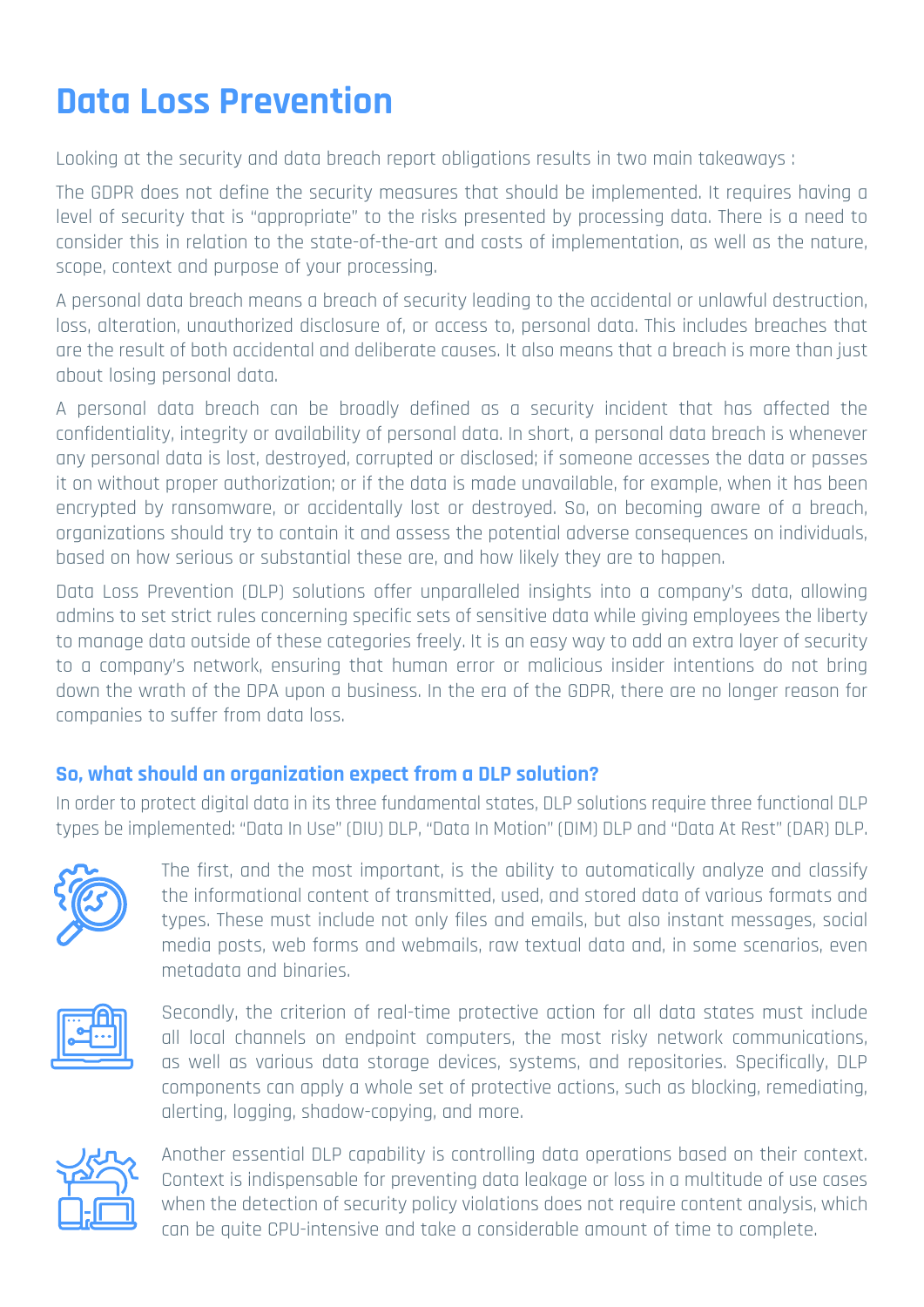### **ITsMine Beyond DLP™ -Next Generation DLP Solution**

DLP solutions are uniquely situated to provide not only informational support, but also tools to help meet strict GDPR regulations. Among the requirements we can find data discovery services which assist organizations in understanding where personal data is stored, helping them meet the strict personal data usage requirements through data in use monitoring, preventing personal data tampering and loss and maintaining personal data security standards.

But today, this offering is not enough. There is a need for next generation DLP products to be simple to deploy and simple to use, out-of-the-box, automatically classify and track data, restrict who has access to data and intervene in real-time if data is sent to the wrong person, constant reporting back to data owners, end users, and security analysts, using prevention mode with no false positives, and short term implementation process with rich forensic abilities. Next generation DLP take into account the need of leakage or loss prevention that refers to data deletion, encryption (in the case of Ransomware, for example) and modification.

ITsMine™ Beyond DLP™ offers a new, unique, offensive approach for Data Loss Prevention (DLP) that requires no policies or permanent endpoint agents, while quaranteeing protection against internal and external attackers. ITsMine™ Beyond DLP™ solves the DLP challenges using a fully automated solution with negligible false positives and without affecting employees productivity.

ITsMine™ Beyond DLP™ covers two unique use cases to help organizations meet with the above :requirements



Find out about data breaches and obtain critical forensic information





Track extremely important files when in use inside and outside the organization

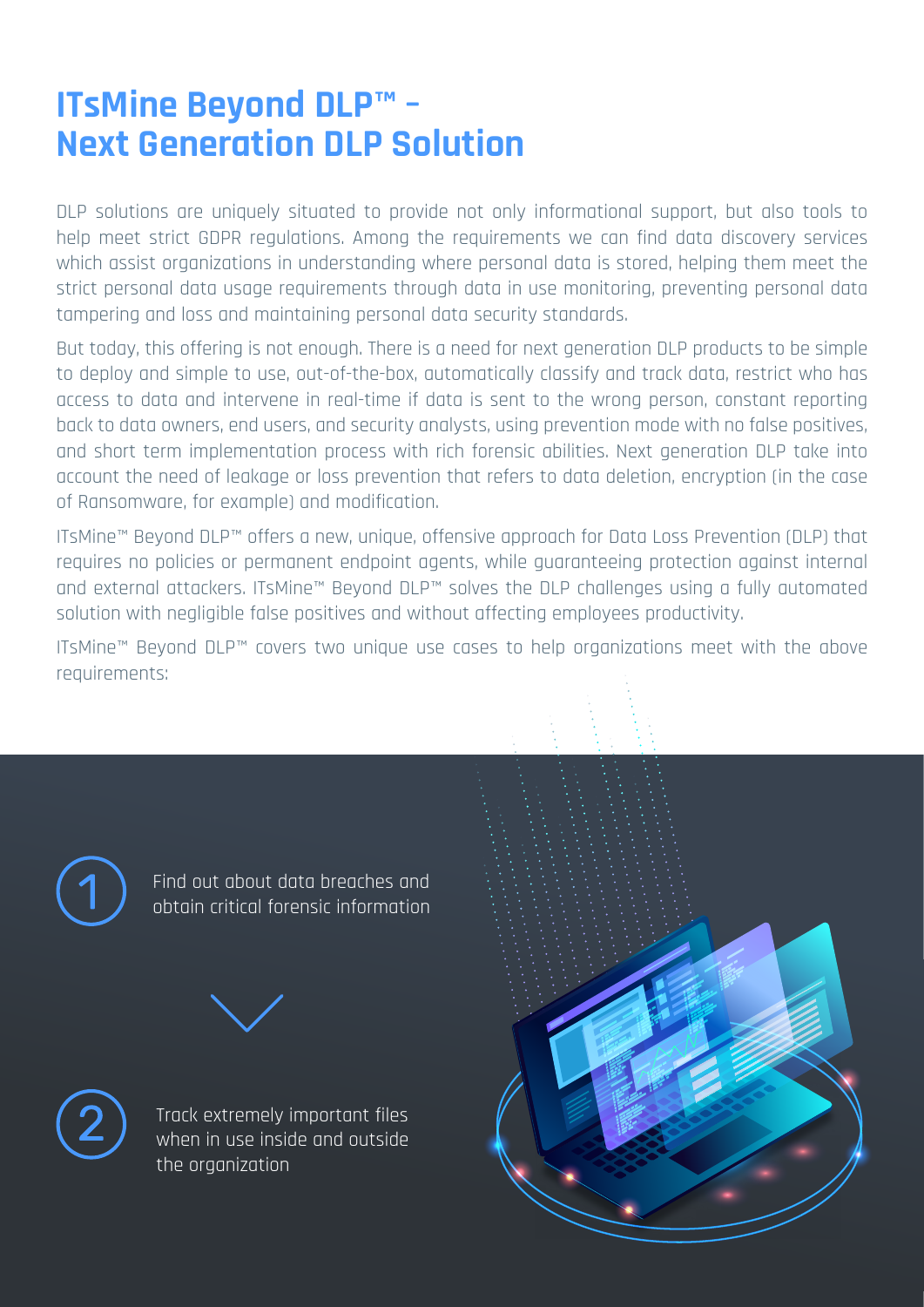## **The Technology**

ITsMine™ Bevond DLP™ offers an innovative approach to data loss prevention. In the first stage, the software automatically creates a heat map of the organizational file storage areas, classifying the folders by their degree of importance, based on the access of the users on a daily basis. In the second stage, the software automatically creates files that resemble other files within a given folder (similar file name, size, document author, date created and modified), and disseminates these files throughout the company's data file storage, essentially planting SoftwareMines™ across the directory. The software also creates a Unique Identifier Number (UIN™) which is inserted into each SoftwareMine<sup>m</sup>. The "minefield" changes on a daily basis. In addition, an administrator can mark specific files or folders they wish to track using ITsMine™'s manual policy.

In the third stage, if a user steps on a SoftwareMine™, (meaning opens a fake file, tries to copy a folder containing a fake file etc.), the system zooms in on the user's computer for a limited period of time. According to the user's behavior, the system will actively check if the vector of attack is an external attacker or an internal roque employee and classify the risk level of the "security event". It will then automatically decide whether to educate the user, block a specific activity, or send the obtained evidence to the security manager.

ITsMine™ turns the organization's file storage into a live minefield. The creation of this minefield is achieved by gathering relevant information from different sources: Characterizing the way the stored files are accessed and analyzing the organization's own file structure and permissions.

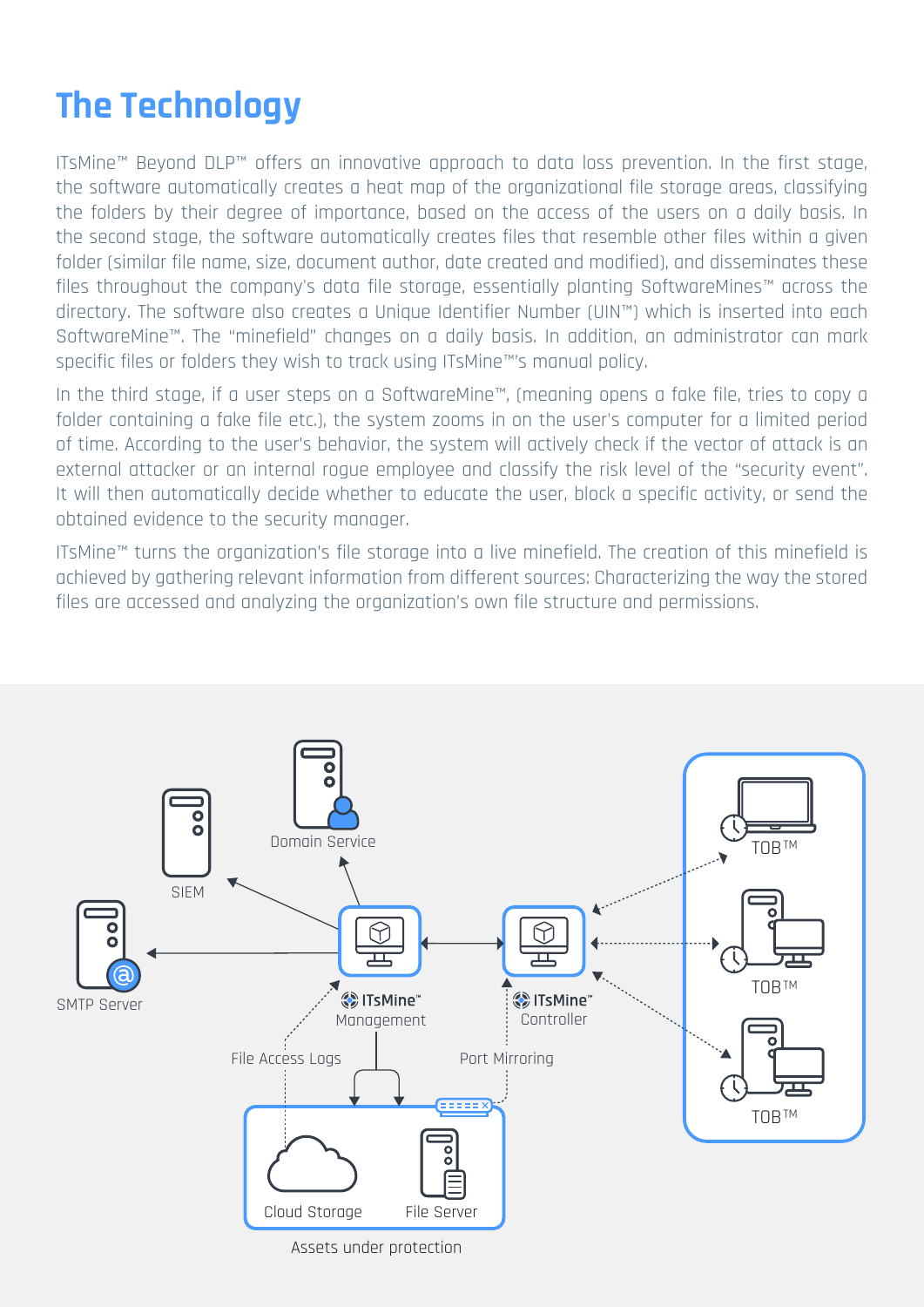### This solution offers organizations the ability to:

- Fully monitor the organizational file storage, while educating employees on responsible behavior when dealing with organizational data.
- Actively protect file storage by implementing software mines.
- Ensure sensitive data or "leftovers" of sensitive data don't stay on the endpoint and get saved only on the file storage (Endpoint Sanitation).

While taking into consideration the aspects a DLP solution needs in order to comply with GDPR requirements, it is important to review ITsMine™'s main implementation requirements:

| <b>GDPR Requirement</b>                                | <b>Traditional DLP</b>                                          | <b>ITsMine DLP</b>                                                                                                                                                             |
|--------------------------------------------------------|-----------------------------------------------------------------|--------------------------------------------------------------------------------------------------------------------------------------------------------------------------------|
| Data discovery and<br>mapping (article 2)              | Yes - but it might<br>cause a huge number<br>of false positives | Yes + finding the most interesting<br>areas in the company's file storage and<br>protecting them                                                                               |
| Track sensitive personal<br>data (article 9)           | Yes                                                             | Yes + full review of data assets flow and<br>ability to warn users accessing certain<br>sensitive areas                                                                        |
| Data security<br>(articles 25, 32)                     | Yes                                                             | Yes + it is a layer of data protection<br>by restricting the transmission of<br>personal data outside the network and<br>recognizing its flow                                  |
| Risk management<br>(article 35)                        | <b>No</b>                                                       | Yes + ability to ensure a level of security<br>appropriate to the risk                                                                                                         |
| Data breach (article 34)                               | Yes - but not the<br>main goal                                  | Yes + Find out about data breaches and<br>get critical forensic information                                                                                                    |
| Unused privileges<br>(data security)                   | <b>No</b>                                                       | Yes + there is a need to track what is<br>happening with personal data across<br>the organization and any services it is<br>sent to goes to, and for. Including the<br>purpose |
| Analysis and forensics<br>(Article 30 + Data security) | N <sub>o</sub>                                                  | Yes + Find out about data breaches and<br>get critical forensics information                                                                                                   |
| Cross border transfer<br>(article 56)                  | N <sub>o</sub>                                                  | Yes + Track extremely important files<br>when in use inside or outside the<br>organization                                                                                     |